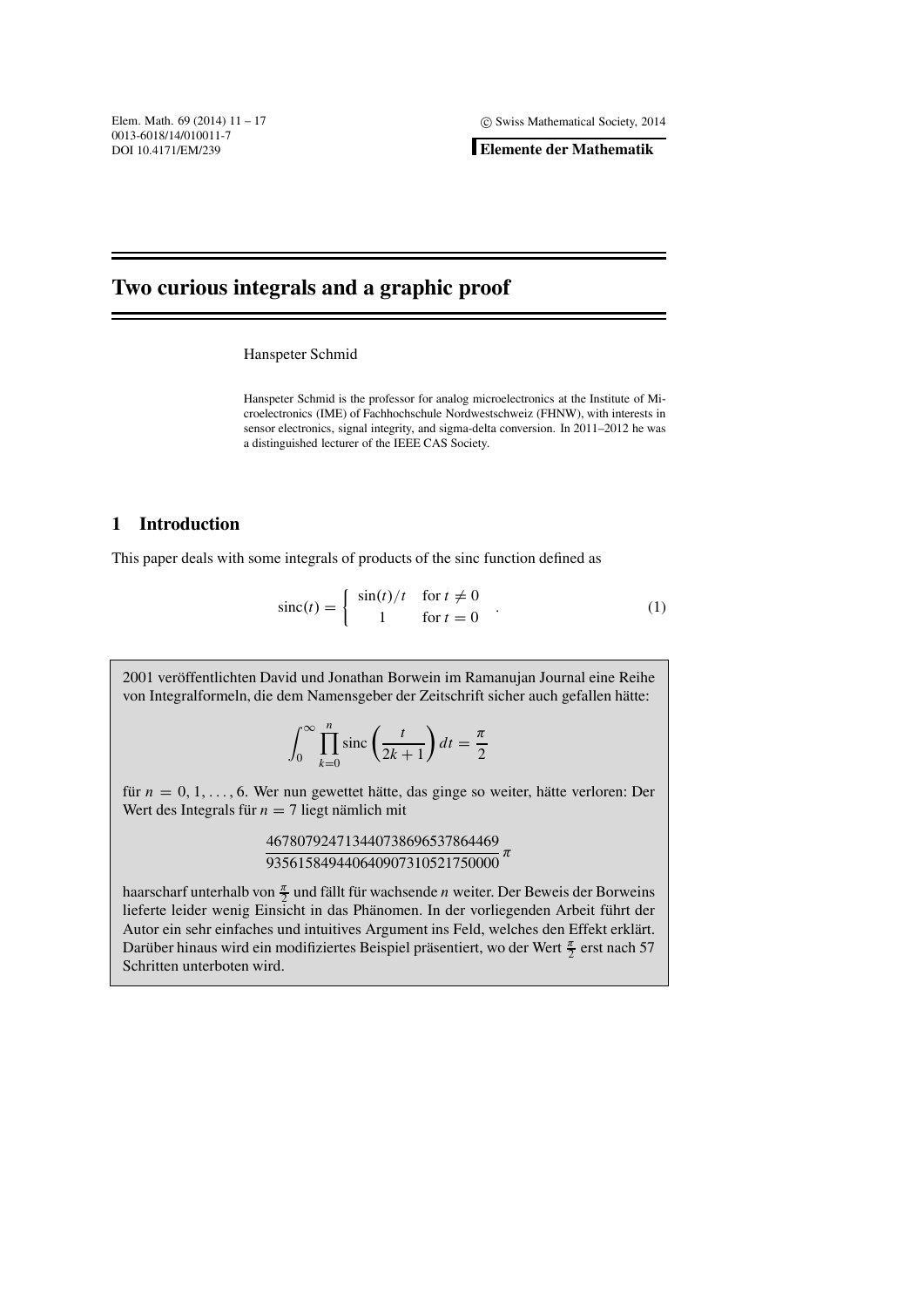<sup>∞</sup>

The Borweins described an astonishing fact using these sinc functions [1, 2]:

$$
\int_0^\infty \operatorname{sinc}(t) dt = \frac{\pi}{2} \tag{2}
$$

$$
\int_0^\infty \operatorname{sinc}(t) \cdot \operatorname{sinc}\left(\frac{t}{3}\right) dt = \frac{\pi}{2} \tag{3}
$$

$$
\int_0^\infty \operatorname{sinc}(t) \cdot \operatorname{sinc}\left(\frac{t}{3}\right) \cdot \operatorname{sinc}\left(\frac{t}{5}\right) dt = \frac{\pi}{2} \tag{4}
$$

$$
\int_0^\infty \operatorname{sinc}(t) \cdot \operatorname{sinc}\left(\frac{t}{3}\right) \cdot \ldots \cdot \operatorname{sinc}\left(\frac{t}{13}\right) dt = \frac{\pi}{2}
$$
 (5)

but then

$$
\int_0^\infty \operatorname{sinc}(t) \cdot \operatorname{sinc}\left(\frac{t}{3}\right) \cdot \ldots \cdot \operatorname{sinc}\left(\frac{t}{13}\right) \cdot \operatorname{sinc}\left(\frac{t}{15}\right) dt < \frac{\pi}{2}.
$$
 (6)

The value of that last integral is  $\approx 0.499999999992646 \pi$ .

As they write, *when this fact was recently verified by a researcher using a computer algebra package, he concluded that there must be a "bug" in the software.* It is not a bug, though; this series of integrals *really* only results in  $\pi/2$  up to a certain point, and then breaks down. This astonishes most mathematically educated readers, as especially those readers mentally extrapolate the sequence shown above and find it surprising that something fundamental should change when the factor  $sinc(x/15)$  is introduced in (6).

This was proven in [1], but the proof is not graphic, and while it is intellectually appealing, it is difficult to really understand. In this paper we provide a simpler version of the Borweins' proof which gives a graphic and therefore intuitive understanding of *what* it is that changes fundamentally when the sequence breaks down.

In addition, it also lets us show that the integral series above breaks down much later if there is another factor  $2 \cos(t)$  in the integral:

$$
\int_0^\infty 2\cos(t) \cdot \operatorname{sinc}(t) dt = \frac{\pi}{2} \qquad (7)
$$

$$
\vdots
$$

$$
\int_0^\infty 2\cos(t) \cdot \operatorname{sinc}(t) \cdot \operatorname{sinc}\left(\frac{t}{3}\right) \cdot \ldots \cdot \operatorname{sinc}\left(\frac{t}{111}\right) dt = \frac{\pi}{2} \qquad (8)
$$

$$
\int_0^\infty 2\cos(t) \cdot \mathrm{sinc}(t) \cdot \mathrm{sinc}\left(\frac{t}{3}\right) \cdot \ldots \cdot \mathrm{sinc}\left(\frac{t}{111}\right) \cdot \mathrm{sinc}\left(\frac{t}{113}\right) dt < \frac{\pi}{2}.
$$
 (9)

We will now show where, and why, these two series break down, and we will do this in two steps: in Section 2, we show mostly graphically what happens when a rectangle function is repeatedly convolved with narrower unit-area rectangles. In Section 3, this insight then leads to a comparativelysimple calculation of the point where the above series break down.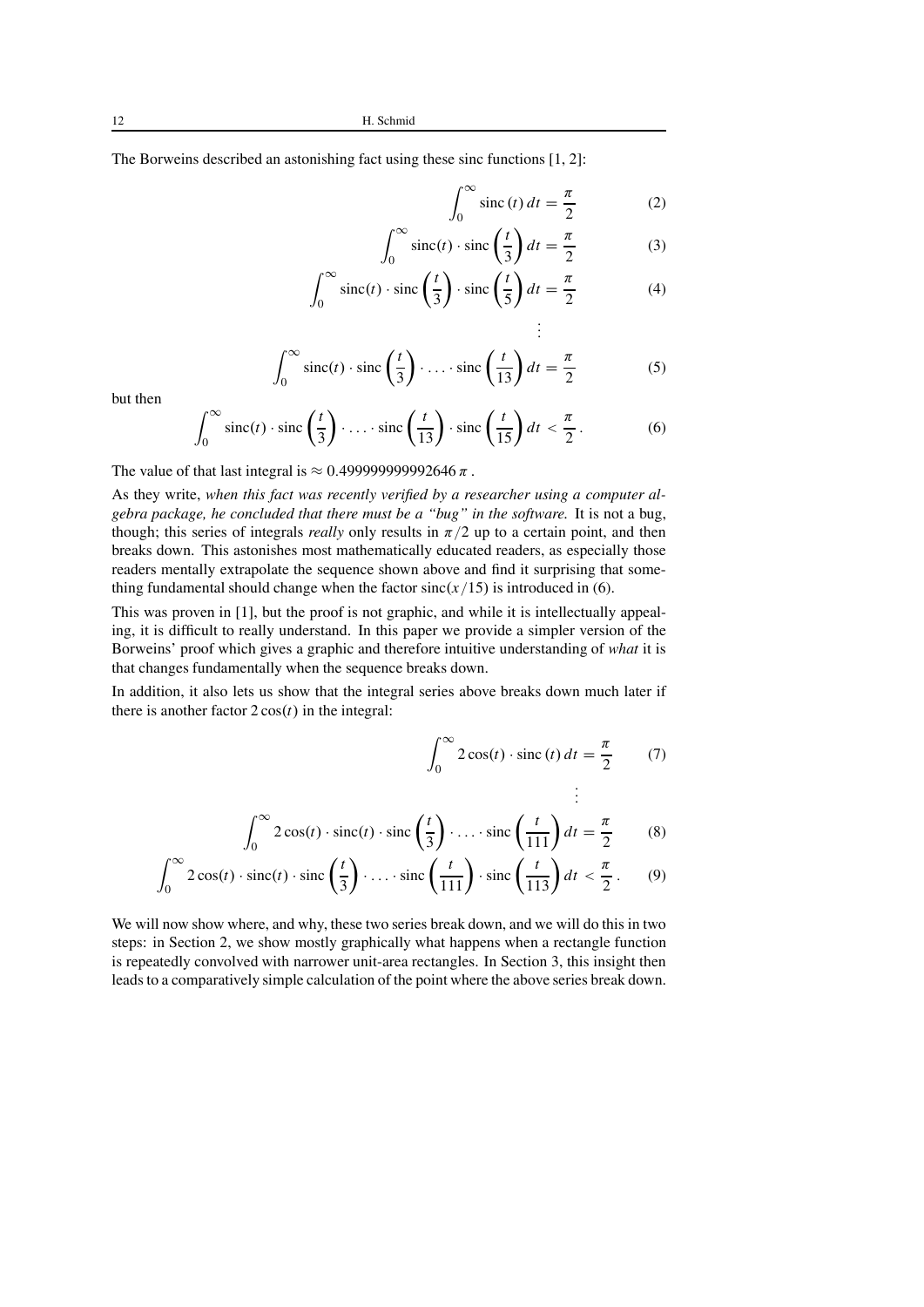## **2 Convolution with a rectangle**

The convolution of two functions is defined as [3, 4]

$$
F(\omega) * G(\omega) = \int_{\eta = -\infty}^{\infty} F(\eta)G(\eta - \omega)d\eta .
$$
 (10)

If *G* is a unit-area rectangle of width 1/*k*, e.g.,

 $G(\omega) = k \text{ rect}(k\omega)$ ,

then this convolution operation corresponds to taking the moving average of the function *F*, where the width of the moving-average window is the width of the unit rectangle. Figure 1 shows examples for *F* and *G* for three different values of  $\omega$ . In this example, the function  $F$  has a plateau, i.e., it is constant  $F(0)$  in the middle, has two falling slopes towards the outside, and is zero outside these slopes.



Fig. 1 Factors in the convolution integral (10) for three different values of  $\omega$ .

For  $\omega_3$ , the product  $F(\eta)G(\eta - \omega)$  is obviously zero for all  $\eta$  and  $F * G = 0$  at  $\omega_3$ . This is the case for all  $\omega$  such that *G* lies outside the region where *F* is non-zero. For  $\omega_2$ , the product  $F(\eta)G(\eta - \omega)$  is a rectangle with area  $F(0)$ , hence  $F * G = F(0)$  at  $\omega_2$ . This is the case for all  $\omega$  such that *G* lies within the region where  $F = F(0)$ . For  $\omega_1$ , the product  $F(\eta)G(\eta - \omega)$  is a shape with finite area smaller than  $F(0)$ . So  $0 \leq F * G \leq F(0)$  for  $\omega_1$ and all similar cases. And this is already everything we need.

Figure 2 shows two rectangles with unit area and widths 1 and  $\frac{1}{2}$ . We will now discuss, graphically first, what happens when *F* is repeatedly convolved with *G*.

Let  $F(\omega) = \text{rect}(\omega)$  and  $G(\omega) = 2 \text{rect}(2\omega)$ , as shown in Figure 2. Now we look at a series of convolution products shown in Figure 3. There,  $F_0 = F$ ,  $F_1 = F_0 * G$ ,



Fig. 2 Two unit-area rectangles *F* and *G* with different width.

Correction: on this page, all occurrences of  $G(\eta-\omega)$ should actually be  $G(\omega-\eta)$ .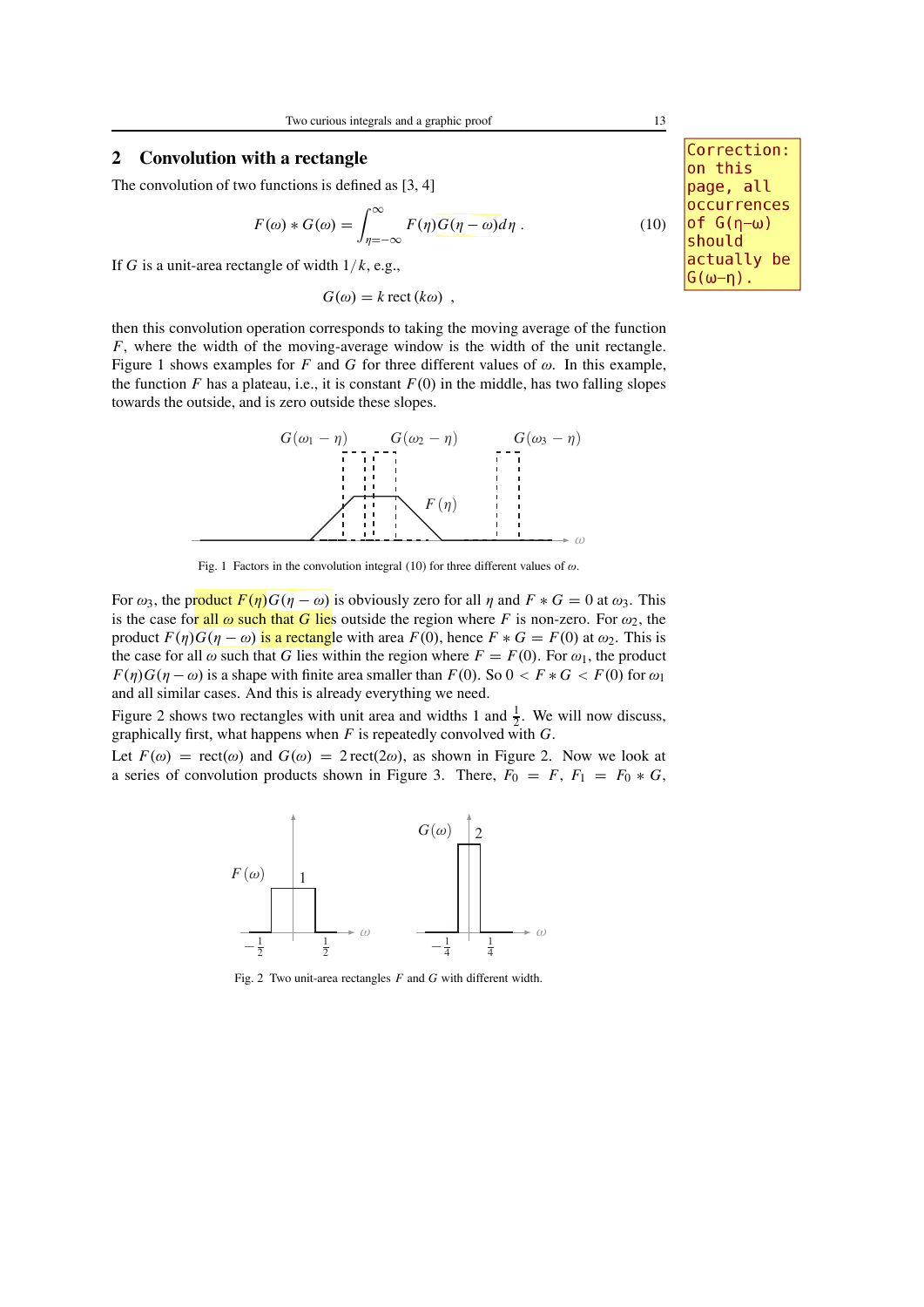

Fig. 3 Convolution products: every  $F_k$  is the function above convolved with *G*, a unit-area rectangle of width  $\frac{1}{2}$ .

 $F_2 = F_1 * G$ , and so on. All these functions have markers on them that help us see what happens qualitatively.

The first graph shows  $F_0$  with four types of markers: a circle,  $\circ$ , marking the point where  $F_0(0) = 1$ ; two crosses, +, marking the two points where  $F_0(\pm \frac{1}{2}) = \frac{1}{2}$ , which is how the rectangle function rect(·) is conventionally defined; a ten-pointed star,  $\ast$ , marking the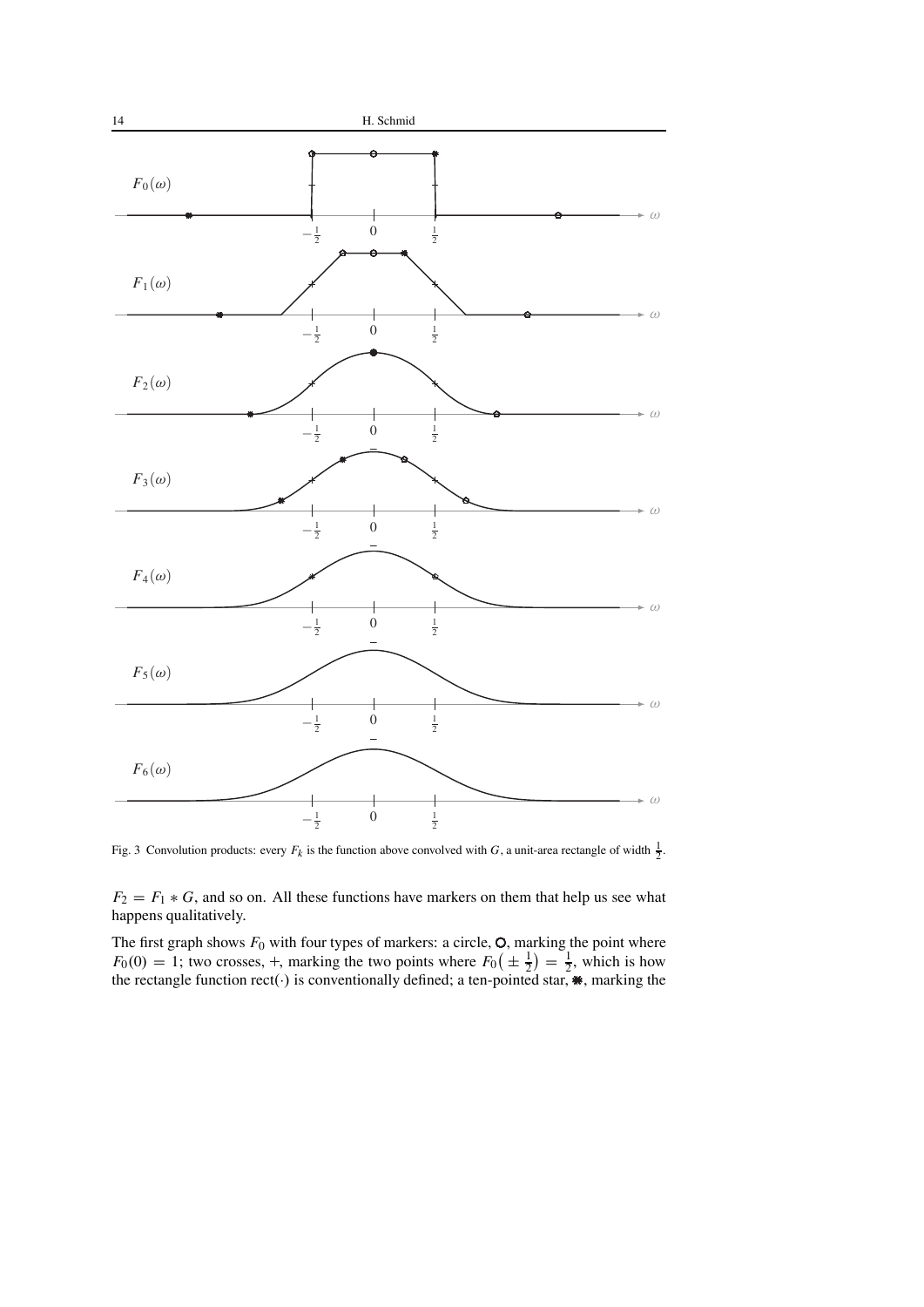begin and end of the range in which the left slope of  $F_0$  is point-symmetric around  $\left(-\frac{1}{2},\frac{1}{2}\right)$ ; and a pentagon,  $\Omega$ , marking the begin and end of the range in which the right slope of  $F_0$ is point-symmetric around  $(\frac{1}{2}, \frac{1}{2})$ .

Intuitively seen, repeated convolution with  $G$  is a step-wise erosion process. In this erosion process, each convolution step reduces the width of the plateau as well as the width of the point-symmetric regions by twice the width of *G*, symmetrically. Proceeding through Figure 3 from top to bottom, it can be seen how the plateau is eroded from  $F_0$  to  $F_1$ and becomes a single point in  $F_2$ , and how it disappears from  $F_3$  onwards, such that  $F_{3,4,...}(0)$  < 1.  $F_3$  still has point-symmetric regions, though. These point-symmetric regions are reduced to single points in *F*4, and are then eroded by the repeated convolution from  $F_5$  onwards, such that  $\overline{F}_{5,6,\dots}(\pm \frac{1}{2}) < \frac{1}{2}$ .

All that remains to do at this point is a generalization of this discussion, and this goes as follows: Let  $\{a_k\}$  be a monotonically non-increasing series of positive real numbers. Let  $F_0 = a_0 \operatorname{rect}(a_0 \omega)$  and recursively define  $F_k = F_{k-1} * a_k \operatorname{rect}(a_k \omega)$ . The function  $F_k$  then has the total width  $\sum_{k=0}^{n} a_k$ . The plateau gets eroded when the sum of the widths of the rectangles convolved with  $F_0$  is greater than the width of  $F_0$ :

$$
F_0(0) = 1
$$
  
\n
$$
F_n(0) = 1 \quad \text{for all } n \text{ such that } \sum_{k=1}^n a_k \le a_0
$$
  
\n
$$
F_n(0) < F_{n-1}(0) \quad \text{otherwise.}
$$

The erosion of the symmetry points happens when that sum is twice as large:

$$
F_0\left(\frac{a_0}{2}\right) = F_0\left(-\frac{a_0}{2}\right) = \frac{1}{2}
$$
  
\n
$$
F_n\left(\frac{a_0}{2}\right) = F_n\left(-\frac{a_0}{2}\right) = \frac{1}{2} \quad \text{for all } n \text{ such that } \sum_{k=1}^n a_k \le 2a_0
$$
  
\n
$$
F_n\left(\frac{a_0}{2}\right) = F_n\left(-\frac{a_0}{2}\right) < F_{n-1}\left(\frac{a_0}{2}\right) \quad \text{otherwise.}
$$

#### **3 Calculating the two curious integrals**

Now we have enough to tackle  $(2)$ – $(9)$ . The arguments of those integrals are even functions, so in general, we can calculate

$$
2\tau_n = \int_{-\infty}^{\infty} \prod_{k=0}^{n} \text{sinc}(a_k t) dt
$$
 (11)

and

$$
2\varepsilon_n = \int_{-\infty}^{\infty} 2\cos a_0 t \prod_{k=0}^n \text{sinc}(a_k t) dt . \qquad (12)
$$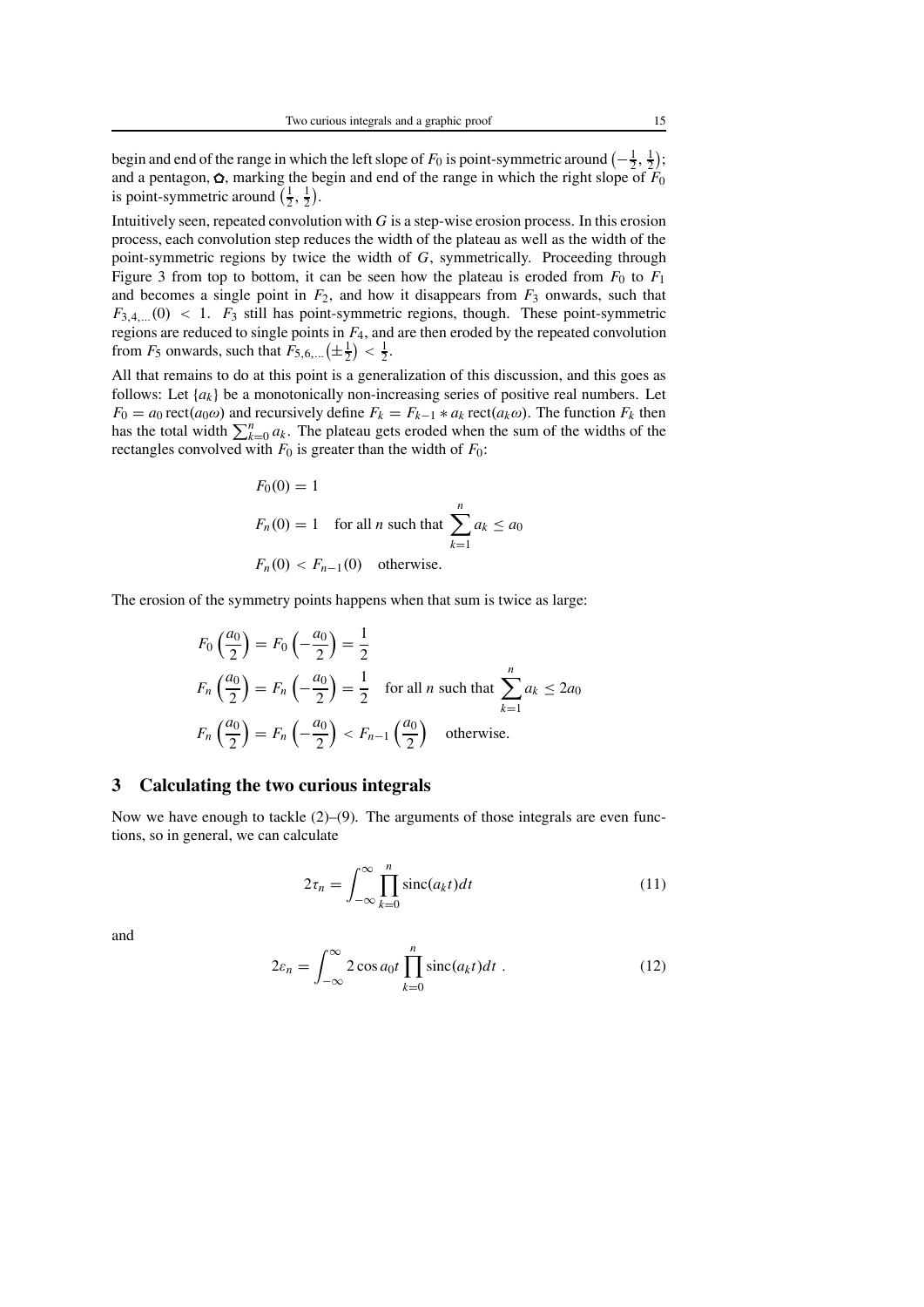16 H. Schmid

In order to do this, we use the Fourier transform in the form used in engineering and signal processing [3, 4],

$$
F(\omega) = \int_{-\infty}^{\infty} f(t)e^{-j\omega t}dt \tag{13}
$$

$$
f(t) = \frac{1}{2\pi} \int_{-\infty}^{\infty} F(\omega) e^{j\omega t} d\omega.
$$
 (14)

It follows from (13) that

$$
F(0) = \int_{-\infty}^{\infty} f(t)dt,
$$
\n(15)

hence the integral (11) can be calculated by evaluating the Fourier transform of the integral's argument at  $\omega = 0$ .

In general, the Fourier transform of a product of functions is

$$
\int_{-\infty}^{\infty} f(t)g(t)e^{-j\omega t}dt = \frac{1}{2\pi}F(\omega) * G(\omega).
$$
 (16)

The Fourier transform of the sinc function is

$$
\int_{-\infty}^{\infty} \operatorname{sinc}(a_k t) e^{-j\omega t} dt = \frac{2\pi}{2a_k} \operatorname{rect}\left(\frac{\omega}{2a_k}\right) . \tag{17}
$$

If we use the commutativity of the convolution, (16) can be written as

$$
\int_{-\infty}^{\infty} f(t)g(t)e^{-j\omega t}dt = F(\omega) * \frac{1}{2\pi}G(\omega).
$$
 (18)

If  $g(t) = \text{sinc}(a_k t)$ , then the second term of the convolution in (18) is a unit-area rectangle of width 2*ak*.

We now see two things: First, the Fourier transform of the product of sinc functions in (11) is simply a series of convolutions of the function  $\frac{\pi}{a_0}$  rect $\left(\frac{\omega}{2a_0}\right)$ , which is a rectangle of width 2*a*<sub>0</sub> and height  $\frac{\pi}{a_0}$ , with unit-area rectangles of width 2*a*<sub>1</sub>, 2*a*<sub>2</sub>, and so on. Second, the value of  $2\tau_n$  from (11) is the value of that Fourier transform at  $\omega = 0$ , which starts to decrease when the plateau of  $\frac{\pi}{a_0}$  rect $\left(\frac{\omega}{2a_0}\right)$  is eroded. This is very similar to the graphic discussion in Section 2. It therefore follows immediately that

$$
2\tau_0 = \frac{\pi}{a_0}
$$
  
\n
$$
2\tau_n = \frac{\pi}{a_0} \quad \text{for all } n \text{ such that } \sum_{k=1}^n a_k \le a_0
$$
  
\n
$$
2\tau_n < 2\tau_{n-1} \quad \text{otherwise.}
$$

Therefore the integral series (2)–(6) breaks down when the sum  $a_1 + \cdots + a_n$  exceeds 1, which is when the term  $sinc(x/15)$  comes into the product. This is what the Borweins proved in [1].